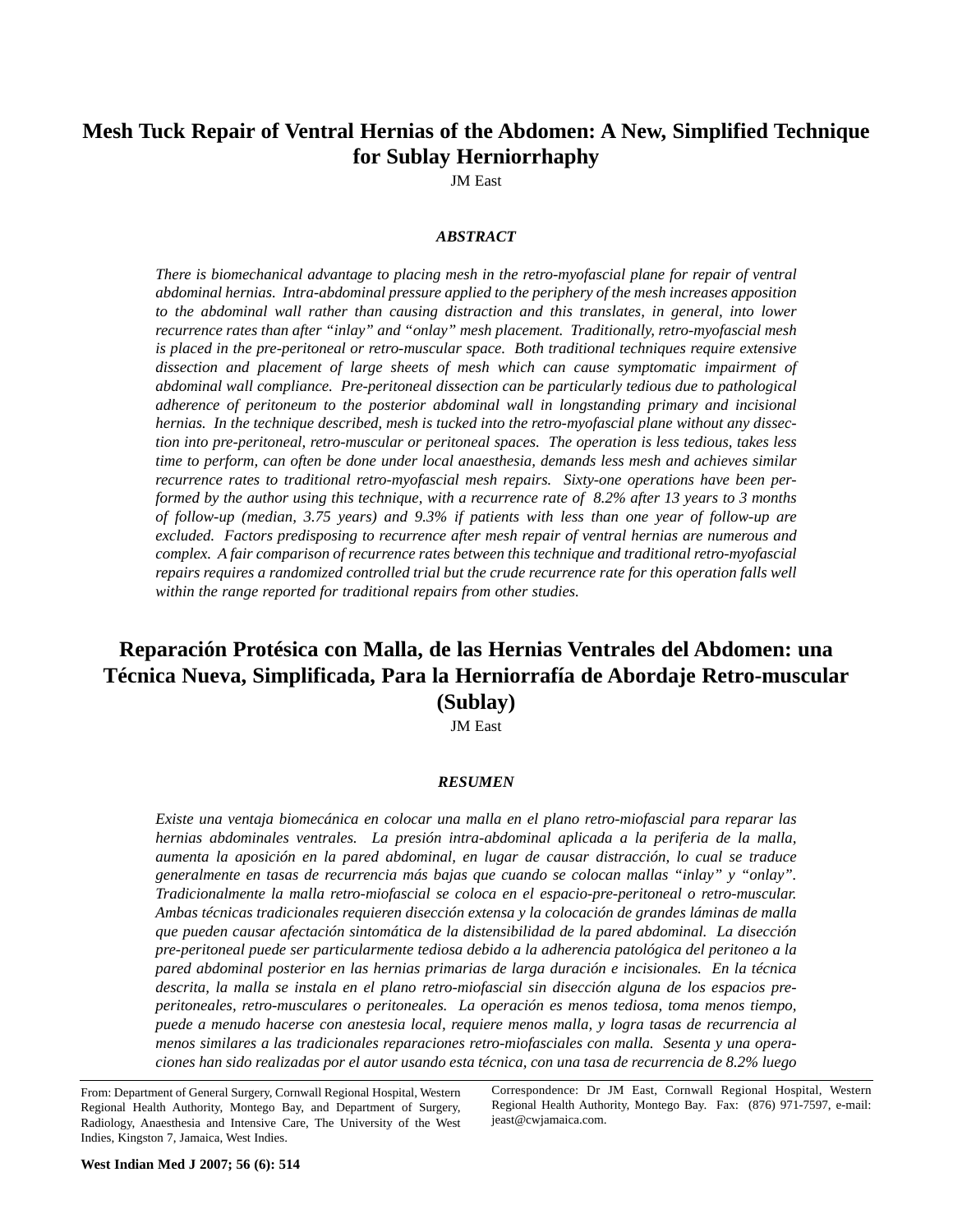*de 13 años a 3 meses de seguimiento (mediana, 3.75 años), y 9.3% si se excluyen los pacientes con menos de un año de seguimiento. Los factores que predisponen a la recurrencia después de una reparación con malla son numerosos y complejos. La comparación justa de las tasas de recurrencia entre esta técnica y las reparaciones retro-miofasciales tradicionales requiere un ensayo controlado randomizado, pero la tasa cruda de recurrencia para esta operación cae sin objeciones dentro del rango de reparaciones tradicionales reportado por otros estudios.*

#### **West Indian Med J 2007; 56 (6): 515**

#### **INTRODUCTION**

In repair of ventral hernias of the abdominal wall, there is biomechanical advantage to mesh placement in the retromyofascial plane (1, 2). Increased intra-abdominal pressure acting anteriorly on the margins tends to appose the mesh to the abdominal wall rather than distracting it. Increased intraabdominal pressure also tends to push the abdominal wall laterally away from the mesh. The forces opposing this lateral distraction depend on the integrity of fixation of mesh, in turn dependent on the area of contact between mesh and abdominal wall, the density and strength of the incorporation process and the number of layers of anchoring stitches. The balance between these forces favours placement of mesh in the retro-myofascial plane and does result, in general, in a lower recurrence rate than when mesh is placed in the premyofascial plain (onlay) or sutured to the edge of the defect (inlay) (2, 3).

Traditionally, retro-myofascial mesh is placed either in the pre-peritoneal or retro-muscular (retro-rectus) space (1) or in the peritoneal cavity. The dissection required in the first two methods is quite extensive and tedious, often made more difficult by pathological adhesion of peritoneum to the posterior abdominal wall at the margin of the defect in longstanding primary and incisional hernias. Large sheets of mesh are advocated and this can result in significant, symptomatic reduction in the compliance of the abdominal wall (4). Mesh placed in the peritoneal cavity carries a significant risk of development of obstructing adhesions and bowel fistulae (5).

A technique is presented whereby mesh is tucked into the retro-myofascial plane after dissection of the sac to just beyond the margins of the hernia defect. The pre-peritoneal and retro-muscular spaces are not entered. The sac is not opened and the peritoneal cavity is not entered. Large sheets of mesh are not required, minimizing the effect on abdominal wall compliance.

#### **SUBJECTS AND METHODS**

Informed consent was obtained in all cases. A single dose of prophylactic anti-staphylococcal antibiotic is administered just prior to incision. Deep vein thrombosis prophylaxis is administered as indicated. The hernia sac is dissected completely to a point just posterior to the true muscular aponeurotic edge of the defect. No deliberate attempt is made to dissect into the pre-peritoneal space beyond the nexus of the sac and peritoneum lining the posterior abdominal wall. Any defects created in the sac are closed with absorbable suture. The sac is then inverted.

A piece of polypropylene or polyester mesh is selected which should be larger than the defect by about 4 or 5 cm in all directions (except for smaller defects where the overlap should be proportionately less). Polypropylene suture (0 or 1) on a round bodied or tapered needle is used to fix the mesh in all cases. Suturing is started along a line concentric to the defect and about 3 to 4 cm external to the margin of the defect (Fig. 1). The needle is placed through this imaginary line into the myofascial layer and is guided in an oblique direction to exit the myofascial layer at a point just posterior to the muscular aponeurotic defect and immediately anterior to the junction of the sac and peritoneum lining the posterior abdominal wall. When the defect is in the midline and abuts the *recti abdominis*, the needle will have traversed the anterior rectus sheath at about its middle (about 3.5 cm lateral to the medial border) and exited the posterior rectus sheath at the posterior edge of the medial border of the rectus, at the junction of the inverted sac and peritoneum lining the posterior rectus sheath (Fig. 1), care being exercised to pre-



Fig. 1: The first pass of the needle through the imaginary ellipse concentric to the defect, exiting posterior rectus sheath or muscle just anterior to the nexus of sack and peritoneum.

vent the needle entering the peritoneal cavity at this cul-desac.

A 1 to 1.5 cm bite is then taken at 2.5 cm from the edge of the mesh, parallel to the circumferential line of the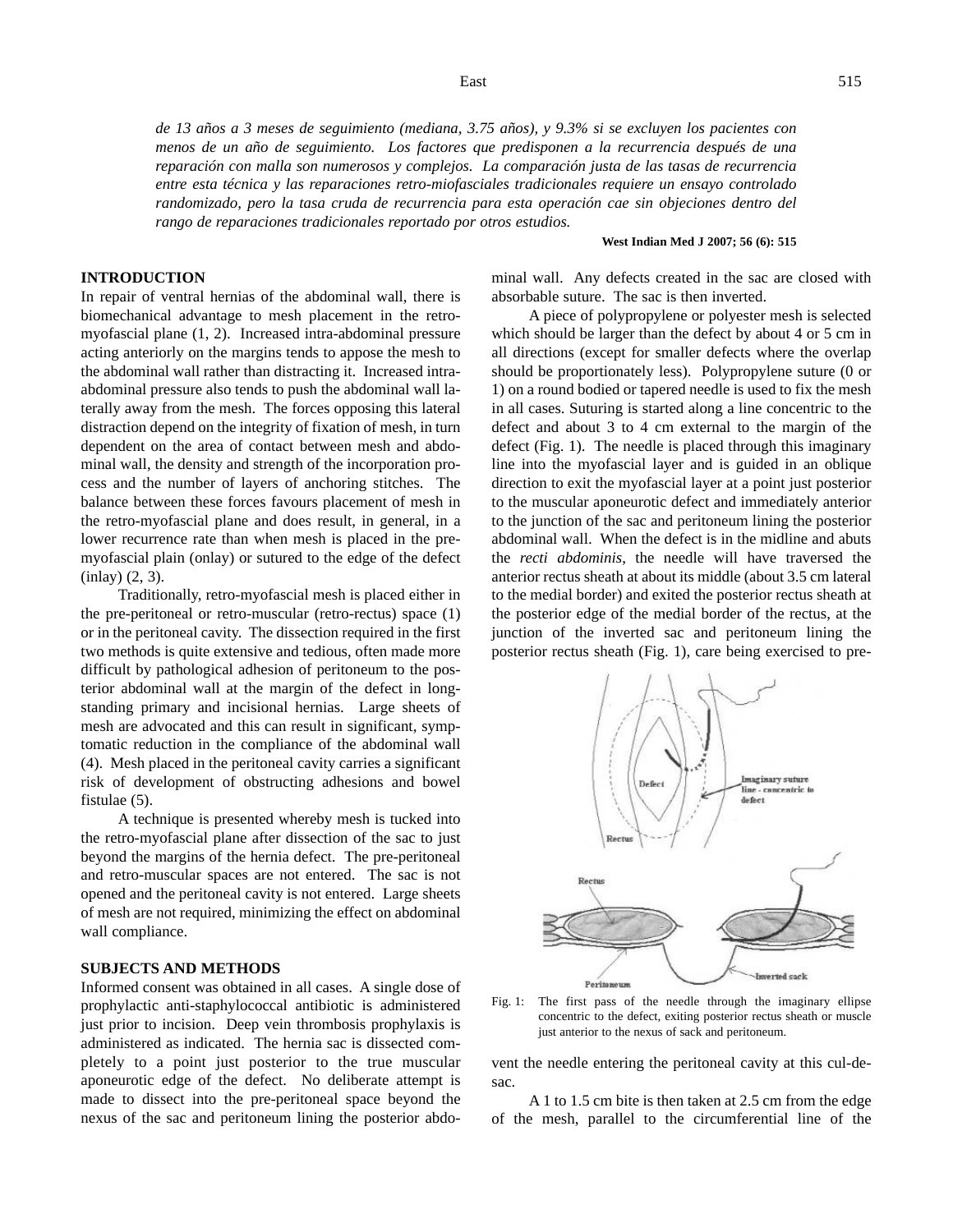elliptical or circular defect (bites should not exceed 1.5 cm as this would result in a large gap between suture points and may predispose to recurrence). The needle is then passed back underneath the edge of the defect obliquely through the myofascial layer along a path retrograde to the first pass of the needle to exit at a point 1 to 1.5 cm from the first entry point of the needle (Fig. 2). The stitch is drawn and tied, resulting in the mesh being invaginated or tucked into the cul-de-sac between the margin of the inverted sac and the posterior myofascial wall and pulled underneath it to overlap the myofascial layer by the distance between the margin of the defect and the plane of entry of the fixing stitch (about 2.5 cm) (Fig. 2). The free edge of the mesh will either spread



Fig. 2: A 1 to 1.5 cm tangential bite of mesh is taken about 2.5 cm from its margin and the needle is then passed back along a path retrograde to the first pass of the needle and about 1 to 1.5 cm from it. When the suture is drawn and tied, mesh is tucked into the retromyofascial position.

itself along the wall of the sac or be curled up against itself, depending to some extent on how much slack exists in the inverted sac.

This procedure is continued until the entire piece of mesh has been tucked and sutured into position posterior to the defect and the myofascial layer (Fig. 3), care being exercised to take each bite of mesh from the point where the suture last passed through it (so that the gaps between suture points on the mesh are minimized). A continuous stitch is used but interrupted stitches are theoretically preferable as the integrity of the repair would then not depend entirely on the integrity of one continuous stitch. The body of the mesh should be relatively loose, allowing for shrinkage and the consequent tendency for increased tension to occur over time.

There will now be a section of myofascial tissue overhanging the mesh. This overhanging tissue is sutured with 00 or 0 polypropylene to the mesh with stitches which begin within the ellipse of the previous suture line and take a radial bite (rather than tangential) out of the mesh (Fig. 4). This





Fig. 3: Suturing in like fashion is continued until the entire piece of mesh has been tucked into position posterior to the defect and myofascial layer.



Fig. 4: The overhang is sutured to the mesh with continuous radial stitches, completing the repair.

layer of suture is also continuous. This second layer of stitches may be omitted with very small hernia defects (say 2.5 cm and less). Multiple defects in the *linea alba* may be connected and treated as one large defect or may be repaired individually, depending on how far they are from each other. The subcutaneous tissue and skin are then closed. A recent modification of the technique for closing the subcutaneous layer involves attaching it to the exposed mesh *en passant* in the hope of decreasing seroma volume. This modification, if it does indeed reduce seroma formation, should influence interpretation of any statistical association between seroma and MersileneTM mesh which was only used in the early part of the study. No drain is placed in any case.

Cases are routinely followed for 3 to 6 months. For the purposes of this review, case notes were retrieved from three private and the two public hospitals serving the population from which the cases came and perused for evidence of recurrence. Follow-up time is the time from the date of surgery to the date the notes were reviewed.

Stata (version 8) was used for analysis. The primary analysis sought associations with recurrence using classical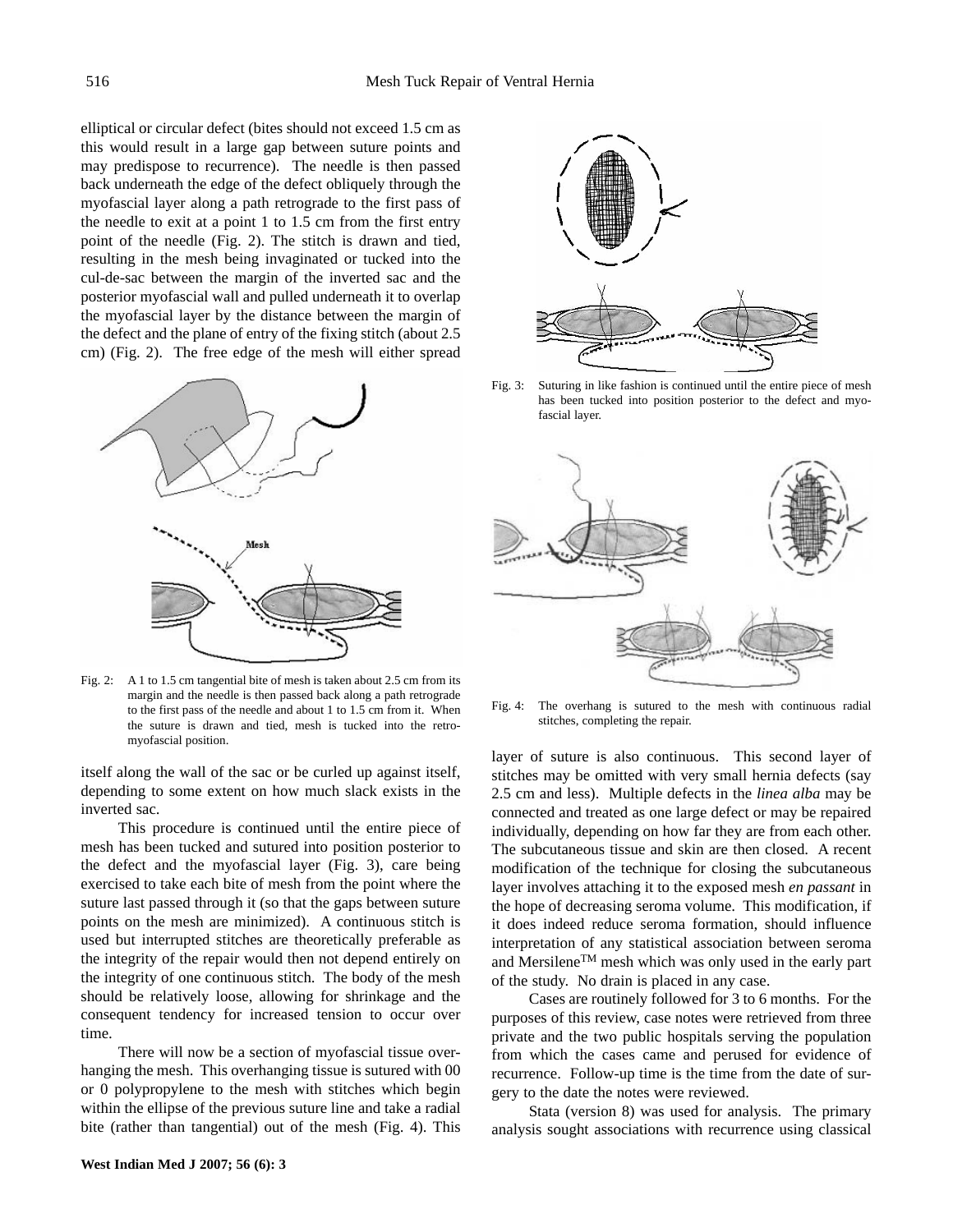bivariate techniques and logistic regression. Some secondary analyses were performed for associations between other variables.

## **RESULTS**

The operation was performed by the author on 61 cases (60 patients) with mean age 46 years (range 26 to 75 years) and was initially restricted to incisional, recurrent incisional and large primary ventral hernias but was later (after 18 cases) used to repair all ventral hernias with a defect larger than 2 cm. Table 1 summarizes the main characteristics of the group.

Table 1: Characteristics of the 61 patients undergoing mesh tuck repair.

|                  | Type of hernia |                   |                                |
|------------------|----------------|-------------------|--------------------------------|
|                  | <b>Primary</b> | <b>Incisional</b> | Recurrent<br><b>Incisional</b> |
| <b>Sex</b>       |                |                   |                                |
| Male             | 10             | 3                 | $\Omega$                       |
| Female           | 18             | 16                | 14                             |
| Body mass index* |                |                   |                                |
| Normal           | 7              | 5                 | $\Omega$                       |
| Obese/Overweight | 18             | 5                 | 4                              |
| Morbidly obese   | 3              | 9                 | 10                             |
| Anaesthesia      |                |                   |                                |
| General          | 9              | 16                | 13                             |
| Local/Sedation   | 19             | 3                 | 1                              |
| Site of hernia   |                |                   |                                |
| Epigastric       | 13             | 5                 | $\overline{c}$                 |
| Umbilical        | 15             | 1                 | 6                              |
| Subumbilical     | $\Omega$       | 13                | 5                              |
| Non-midline      | $\theta$       | $\theta$          | 1                              |
| Type of mesh     |                |                   |                                |
| Prolene          | 27             | 14                | 7                              |
| Mersilene        | 1              | 5                 | 7                              |
| Recurrence       | 1              | 1                 | 3                              |

\* Normal: BMI # 25; Obese/overweight: 25 < BMI < 40; Morbidly obese: BMI \$ 40.

Fifteen patients had other significant disease including diabetes mellitus (6 females), hypertension (9 patients) and asthma (2 females). Of the 19 incisional hernias, 12 followed operations for obstetrical/gynaecological problems, two followed open cholecystectomy through midline incisions, two followed laparotomy for perforated duodenal ulcer and the operation preceding the remaining three was not recorded. Of the 14 recurrent incisional hernias, three had two previous failed repairs and the remaining 11 had 1 previous repair. Two of the 14 had prior repairs done with mesh – one is the only non-midline hernia (lumbar incisional) in the group, which had been repaired with an inlay technique and the other is one of the 5 failed mesh tuck repairs (did not recur after second mesh tuck repair). MersileneTM mesh was used in the first 13 cases because that is what was available, and Prolene<sup>TM</sup> in all others. Seroma requiring aspiration occurred

in 26.2% (16/61; CI 15.8%, 39.1%) of cases. Seromas recurred for one week (4 cases), two weeks (eight cases), three weeks (1 case), six weeks (1 case), 8 weeks (1 case) and 8 months  $(1 \text{ case})$ .

Superficial wound infection occurred in 9.8% (6/61; CI 3.7%, 20.2%) of cases. All settled with antibiotic treatment alone and in none did the hernia recur. Only one was diabetic. Two patients in this group suffered mild chronic pain, felt to be caused by reduced abdominal wall compliance and not by infection. Deep wound infections occurred in 8.2% (5/61; CI 2.7%, 18.1%) of cases, requiring open drainage with exposure of mesh. All healed without mesh being removed and in none did the hernia recur. One of the two diabetics (also morbidly obese) with deep wound infection developed multiple sinuses (but no recurrence) eight years after repair with Mersilene<sup>TM</sup> mesh.

The crude recurrence rate is 8.2% (5/61; CI 2.7%, 18.1%) after a median follow-up time of 3.75 years (range 3 months to 13 years – first operation done August, 1992). All known recurrences occurred within the first year after surgery. If patients with less than one year follow-up were excluded, the recurrence rate would be 9.3% (5/54, CI 3.1%, 20.3%). Table 2 shows recurrence rates by type of hernia.

Table 2: Recurrence rates by type of hernia.

| <b>Type of Hernia</b>               | Recurrence rate (number; 95%<br>confidence interval) |
|-------------------------------------|------------------------------------------------------|
| Primary ventral                     | $3.6\%$ (1/28; 0.1%-18.3%)                           |
| Incisional                          | $5.3\%$ (1/19; 0.1%-26%)                             |
| $Incisional + recurrent incisional$ | 12.1% (4/33; 3.4%–28.2%)                             |
| Recurrent incisional                | 21.4% (3/14; 4.7%-50.8%)                             |

Recurrence rate is linearly related to type of hernia at the  $10\%$  level ( $p =$ 0.068, score test of trend for odds)

There is a significant linear relationship between recurrence rate and type of hernia at the 10% level ( $p = 0.068$ , score test of trend for odds), with 3 of the 5 recurrences occurring in recurrent incisional hernias. This is confirmed in the crude logistic regression model ( $p = 0.069$ , likelihood ratio test). All five recurrences occurred in females, with four being morbidly obese and one obese. The recurrence in the obese patient was the only one following repair of a primary (epigastric) hernia and features identified at the subsequent repair suggest a missed *linea alba* defect rather than a true recurrence. There is also a linear relationship between recurrence rate and body mass index, significant at the 5% level ( $p = 0.043$ , score test of trend for odds). This is also confirmed in the crude logistic regression model ( $p = 0.025$ , likelihood ratio test). There was no association between recurrence and age, other significant disease, seroma formation, superficial wound infection, deep wound infection, chronic pain, site of hernia and type of mesh, neither after bivariate analysis nor inclusion in the logistic regression model.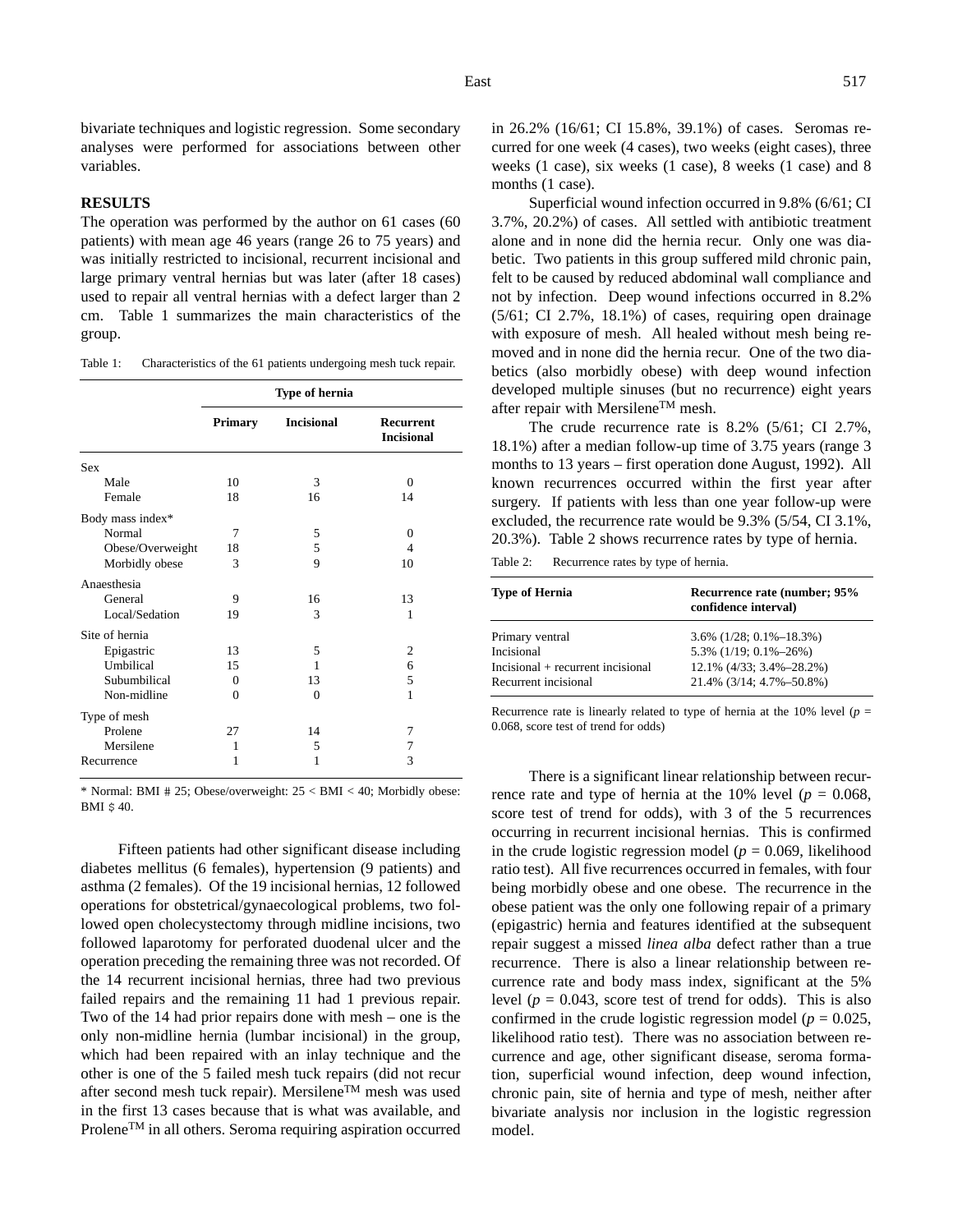Given that caution is to be exercised in drawing firm conclusions from the analytical statistical output from this data (since the operation was selectively applied to the first 18 cases, type of mesh used was not randomly applied and the numbers of some variables are small), some additional observations are nevertheless noteworthy. Type of hernia was associated with site (excluding the only non-midline hernia, *p* < 0.001, Fisher's exact test) with all primary hernias being epigastric or umbilical and most (25/32) incisional and recurrent incisional being umbilical or subumbilical. Seroma was only associated with use of Mersilene<sup>TM</sup> mesh ( $p =$ 0.009; Wald test), and other significant disease  $(p = 0.049)$ ; Wald test) at the 5% level of significance after adjustment for other variables in a stepwise logistic regression model in which all variables which were not associated with the dependent variable at *p* < 0.15 are dropped. Superficial wound infection was only associated with site of hernia (all occurred in sub-umbilical hernias) and gender (all occurred in females) after stepwise logistic regression and deep wound infection was only associated with gender (all occurred in females). Note that no wound infection, neither superficial nor deep, occurred after repair of primary hernias.

#### **DISCUSSION**

This study reports the evolution of an operation for mesh repair of ventral hernias born out of frustration with the traditional approaches of Rives and Flament (retro-muscular) and Stoppa (pre-peritoneal), both of which require extensive dissection and placement of large sheets of mesh (1). As such, it does not reflect a consistently systematic application of the technique. MersileneTM mesh was used in the first thirteen cases and Prolene™ in the remainder, a decision based on availability rather than choice. The first 18 cases were selected, consisting only of large primary and incisional or multiply recurrent hernias. The technique was only subsequently applied to all ventral hernias, including those with defects as small as 2 cm, as the author became convinced that even at these smaller sizes, simple suture repairs had a prohibitively high recurrence rate, an impression supported by others (6). Attachment of the subcutaneous layer to mesh in the hope of limiting seroma formation was only applied to the latter repairs. Statistical associations derived from this data, although consistent with the findings of others (2) and useful for hypothesis generation should therefore not be taken as scientifically robust.

The follow-up strategy is less than satisfactory (even prospective follow-up strategies for hernia repairs pose challenges) but there are reasons to believe that the recurrence rate identified is reasonably accurate. No random encounter with patients after review of the medical records revealed any previously unidentified recurrences and, conversely, all recurrences encountered after the review had been previously identified as such.

There are several advantages of the mesh tuck technique. Extensive dissection is not required, there is shorter operating time and decreased seroma volume. Local anaesthesia is adequate for most small hernia repairs and the size of the mesh required for a given hernia is smaller, thereby limiting the effect on abdominal wall compliance. Reduced abdominal wall compliance may cause chronic discomfort (4). The recent introduction of lightweight, composite meshes with thin filament size, large pore construction and absorbable components, such as Ultrapro ™, holds the promise of reduced effect on abdominal wall compliance from repairs with large sheets. The lateral border of the rectus muscle is avoided, thereby reducing the risk of direct entrapment of the lateral cutaneous nerves as they enter the rectus sheath, a phenomenon believed to contribute to chronic pain after traditional retro-myofascial mesh repairs in which mesh fixation is performed at or lateral to the lateral border of the rectus sheath (7). The overall recurrence rate of 9.3% (CI 3.1%, 20.3%) after 1 to 13 years follow-up is well within the range of 0% (8) to 24% (9) reported for the traditional pre-peritoneal and retro-muscular techniques. It is not unreasonable to assume that the crude recurrence rate would have been even lower if the technique had been applied to treatment of all ventral hernias from the start, rather than only after the first 18 cases, since recurrence was less common after repair of primary hernias (3.6%; CI 0.1%, 18.3%).

Disadvantages are theoretical and include an overlap between mesh and abdominal wall of less than the minimum 5cm recommended by Klinge for incisional hernia repair (10) as well as weak points at the apex and nadir of the repair where mesh is tucked under the *linea alba*. The success of the mesh tuck repair implies that the minimum overlap between mesh and abdominal wall is unknown. The second layer of stitches undoubtedly plays a significant part in maintaining the overlap achieved after tucking the mesh as well as contributing its own resistance to the lateral distracting component of the force from increased intra-abdominal pressure.

On the face of it, the technique described by Guzman-Valdivia, Medina and Martinez (11) seems similar to the mesh tuck technique described herein but the operations are fundamentally quite different. In their technique, the anchoring stitches for the mesh are deliberately passed through the posterior abdominal wall into the peritoneal cavity then through the sac and back. This intra-peritoneal course requires prior opening of the sac and dissection of any adherent bowel off the sac and adjacent peritoneum. The mesh tuck technique requires no such procedure as the stitches do not pass through the peritoneal cavity.

The ultimate test of any hernia operation is the recurrence rate. Other desirable features are ease of performance and minimal complications. The major problems with comparing recurrence rates are that ventral hernias are such a heterogeneous group and recurrence is impacted by such a large number of variables (2) that crude recurrence rates in published series are not comparable. In the words of